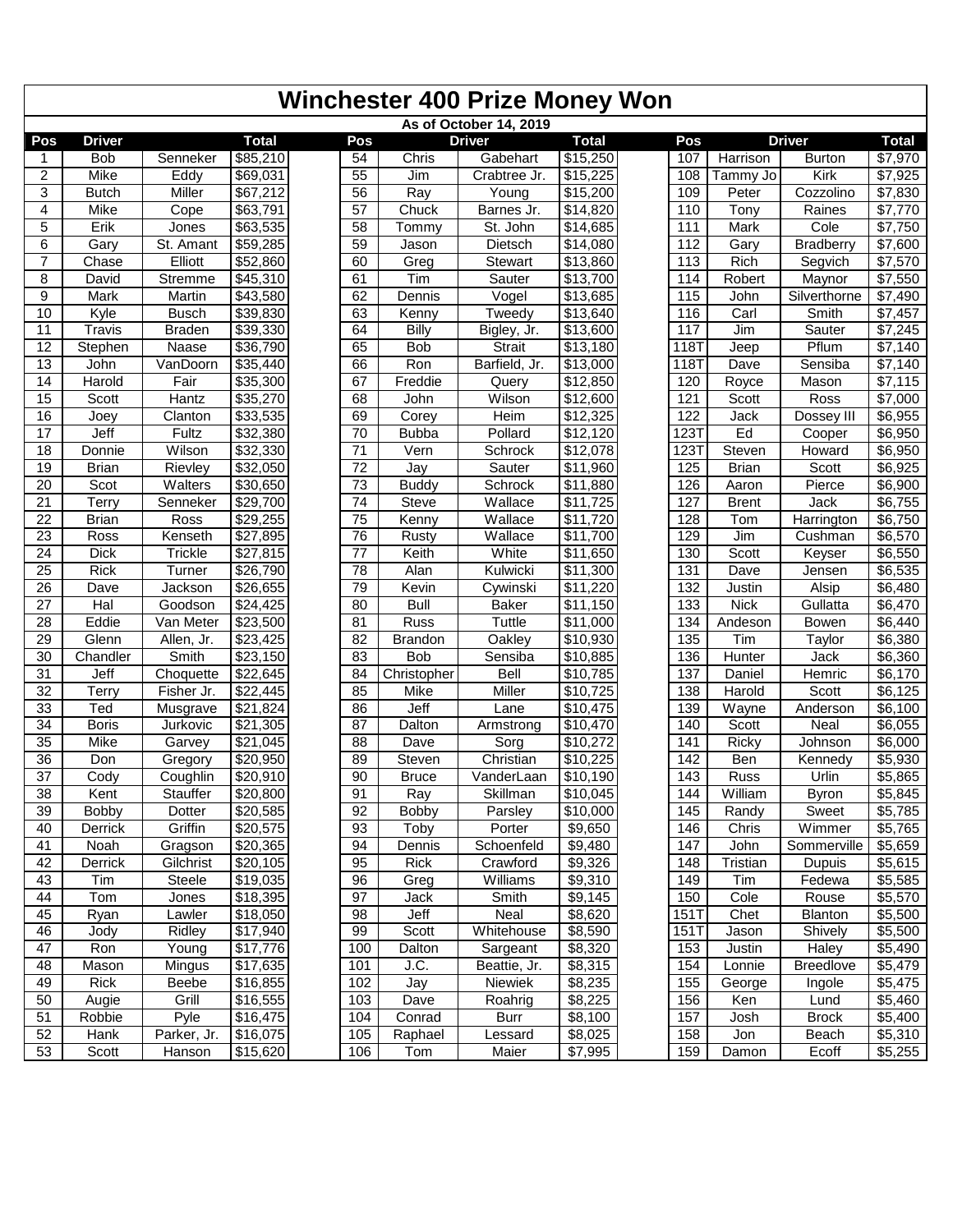|             |                |                      |              |                   |                                   | <b>Winchester 400 Prize Money Won</b> |                     |                  |               |                   |                     |
|-------------|----------------|----------------------|--------------|-------------------|-----------------------------------|---------------------------------------|---------------------|------------------|---------------|-------------------|---------------------|
|             |                |                      |              |                   |                                   | As of October 14, 2019                |                     |                  |               |                   |                     |
| Pos         | <b>Driver</b>  |                      | <b>Total</b> | Pos               | <b>Driver</b>                     |                                       | <b>Total</b>        | Pos              | <b>Driver</b> |                   | <b>Total</b>        |
| 160         | Chad           | Wood                 | \$5,240      | 212               | Wes                               | Griffith Jr.                          | \$3,505             | 264              | Ted           | Johnson           | \$2,630             |
| 161         | Evan           | Jackson              | \$5,020      | 213               | Jaren                             | Crabtree                              | \$3,475             | 265              | Trent         | Snyder            | \$2,600             |
| 162         | Junior         | Hanley               | \$5,015      | $\overline{214}$  | Ray                               | Fullen                                | \$3,448             | 266              | Todd          | Kluever           | $\sqrt{$2,490}$     |
| 163         | LJ             | Lines                | \$5,009      | 215               | <b>Bobby</b>                      | <b>Blount</b>                         | \$3,425             | 267              | Larry         | Foyt              | \$2,475             |
| 164         | Danny          | Jackson              | \$5,000      | 216T              | Mike                              | Harmon                                | \$3,400             | 268              | Dean          | South             | \$2,460             |
| 165         | Gene           | Harsch               | \$4,995      | 2161              | Dakota                            | Stroup                                | \$3,400             | 269              | Bobby         | <b>Bowsher</b>    | \$2,440             |
| 166         | Scott          | Lovelady             | \$4,975      | 216T              | Zach                              | Taylor                                | \$3,400             | 270              | Trevor        | <b>Noles</b>      | \$2,415             |
| 167         | Austin         | <b>Theriault</b>     | \$4,950      | 219               | Ed                                | <b>Brown</b>                          | \$3,390             | 271              | Todd          | Oliver            | \$2,400             |
| 168         | Ken            | Alexander            | \$4,820      | 220               | Ed                                | VanderLaan                            | \$3,376             | $272$ T          | <b>Steve</b>  | Allison           | \$2,350             |
| 169         | <b>Brad</b>    | Payne                | \$4,800      | $\overline{221}$  | $\overline{\mathsf{J}\mathsf{R}}$ | Roahrig                               | \$3,350             | $272$ T          | <b>Rick</b>   | <b>Bryant</b>     | \$2,350             |
| 170         | David          | Reutimann            | \$4,750      | 222               | <b>Brandon</b>                    | Sperling                              | \$3,335             | 272T             | Justin        | Drawdy            | \$2,350             |
| 171         | Tyler          | Ankrum               | \$4,725      | $\overline{223}$  | Denny                             | Nyari                                 | \$3,318             | 272T             | Tyler         | Roahrig           | \$2,350             |
| 172         | Kyle           | Crump                | \$4,700      | 224               | Mark                              | Pluer                                 | \$3,315             | 276              | Josh          | Hamner            | \$2,325             |
| 173         | Carl           | Long                 | \$4,625      | 225               | Bryan                             | Rellner                               | $\sqrt{$3,310}$     | $\overline{277}$ | Warren        | Howard            | \$2,300             |
| 174         | David          | Probst               | \$4,575      | 226               | Jack                              | Landis                                | \$3,300             | $\overline{278}$ | Spanks        | Overbeck          | \$2,270             |
| 175         | <b>Todd</b>    | Forbes               | \$4,500      | 227               | Eric                              | Nale                                  | $\overline{$}3,280$ | 279T             | John          | Olson             | \$2,250             |
| 176         | Doug           | Klein                | \$4,465      | 2281              | Austin                            | Kunert                                | \$3,275             | 2791             | Don           | Seaborn           | \$2,250             |
| 177         | Jack           | Gritter              | \$4,415      | 228T              | Logan                             | Runyon                                | \$3,275             | 281              | Phill         | Cline             | \$2,225             |
| 178         | <b>Brandon</b> | Varney               | \$4,400      | 230               | Grant                             | Quinlan                               | \$3,235             | 282              | <b>Brian</b>  | Campbell          | \$2,200             |
| 179         | Jerry          | Cook                 | \$4,380      | 231               | Johnny                            | Spaw                                  | \$3,190             | 283              | Paul          | Shafer Jr.        | \$2,195             |
| 180         | John           | Webb                 | \$4,355      | 232               | Nipper                            | Alsup                                 | \$3,175             | 284              | Kenzie        | Ruston            | \$2,155             |
| 181T        | Scott          | Riggs                | \$4,300      | 233               | <b>Mike</b>                       | <b>Bryant</b>                         | \$3,150             | 285T             | Tom           | Hernley, Jr.      | $\overline{$}2,150$ |
| <b>181T</b> | Art            | Sommers              | \$4,300      | 234T              | David                             | Ecoff                                 | $\sqrt{$3,100}$     | 285T             | Trent         | Owens             | $\overline{$2,150}$ |
| 183         | Don            | <b>Bickford</b>      | \$4,260      | 234T              | <b>Brandon</b>                    | Fagin                                 | \$3,100             | 285T             | Adam          | Purdy             | \$2,150             |
| 184         | Johnny         | Sauter               | \$4,240      | 236               | Joe                               | Williamson                            | \$3,080             | 288              | Jerry         | Makara            | \$2,145             |
| 185         | Sean           | Studer               | \$4,200      | 237               | Mickey                            | Flora                                 | \$3,070             | 289              | Chet          | Kosin             | \$2,120             |
| 1861        | Chuck          | Roumell              | \$4,150      | 238               | Ken                               | Weaver                                | \$3,050             | 290T             | Ken           | Adams             | \$2,030             |
| 186T        | Bob            | $\overline{V}$ arney | \$4,150      | 239               | <b>Buddy</b>                      | Cole                                  | \$3,025             | 2901             | Davin         | Scites            | \$2,030             |
| 188T        | Johnny         | Benson, Jr.          | \$4,125      | 240T              | Larry                             | Phillips                              | \$3,000             | 292              | Don           | Collins           | \$2,025             |
| 1887        | J. Michael     | Kurkowski            | \$4,125      | 240T              | Tim                               | Sibilia                               | \$3,000             | 293              | Johnny        | <b>Belott III</b> | \$2,010             |
| <b>190T</b> | Bobby          | Gill                 | \$4,100      | 2401              | Stanley                           | Smith                                 | \$3,000             | 2941             | Jack          | Drolema           | \$2,000             |
| 1901        | Vern           | Slaugh               | \$4,100      | 240T              | Ted                               | Smokstad                              | \$3,000             | 294T             | Andy          | Hanson            | \$2,000             |
| 192         | Ken            | Harrison             | \$4,070      | 244               | Franesco                          | Gaudesi                               | \$2,940             | 294T             | Clay          | Jones             | \$2,000             |
| 193         | <b>Brandon</b> | Watson               | \$4,020      | $\overline{245}$  | <b>Bubba</b>                      | Gale                                  | \$2,925             | 294T             | Chad          | Poorman           | \$2,000             |
| 194         | Colin          | Nickolai             | \$4,010      | 246               | Terry                             | <b>Bivens</b>                         | \$2,900             | 298              | Josh          | Nelms             | \$1,980             |
| 195T        | Josh           | Clemons              | \$4,000      | 247               | Dave                              | Heid                                  | \$2,880             | 299              | Jordan        | Miller            | \$1,975             |
| 195T        | John           | Heck                 | \$4,000      | 248               | Kyle                              | Benjamin                              | \$2,860             | 300              | Rich          | Gardner           | \$1,970             |
| 195T        | <b>Bobby</b>   | Labonte              | \$4,000      | 249T              | Randy                             | Gentry                                | $\overline{$}2,850$ | 301T             | Billy         | Deckman           | \$1,950             |
| 198         | David          | <b>Bonnett</b>       | \$3,900      | 249T              | <b>Bruce</b>                      | Gould                                 | \$2,850             | 301T             | Charles       | <b>Stokes</b>     | \$1,950             |
| 199         | Josh           | Vadnais              | \$3,850      | 251T              | Matt                              | Hagans                                | \$2,825             | 303              | Larry         | Harris            | \$1,945             |
| 200         | <b>Bob</b>     | Sibilia              | \$3,760      | 251T              | Sean                              | Matthuis                              | \$2,825             | 304              | Pat           | Schauer           | \$1,940             |
| 201         | Mark           | Dismore, Jr.         | \$3,750      | 253               | <b>Billy</b>                      | Van Meter                             | \$2,820             | 305              | Martin        | Latulippe         | \$1,905             |
| 202         | <b>Brian</b>   | Hoar                 | \$3,745      | $25\overline{4}$  | Keith                             | Gardner                               | \$2,810             | 306T             | Mitch         | Cobb              | \$1,900             |
| 203         | Pat            | Kelly                | \$3,740      | 255               | <b>Buddy</b>                      | Ball                                  | \$2,800             | 306T             | Ed            | Hoffman           | \$1,900             |
| 204T        | <b>Bret</b>    | <b>Holmes</b>        | \$3,700      | 256T              | Dan                               | Leeck                                 | $\overline{$}2,750$ | 306T             | Tim           | Phillips          | $\overline{$}1,900$ |
| 204T        | Scott          | Sutherland           | \$3,700      | $256\overline{T}$ | Zach                              | Stacy                                 | \$2,750             | 306T             | Jerry         | Wood              | \$1,900             |
| 204T        | Greg           | Van Alst             | \$3,700      | 258T              | Jason                             | Boyd                                  | \$2,740             | 310              | Garrett       | Jones             | \$1,895             |
| 207         | Dennis         | Miles                | \$3,693      | 258T              | Larry                             | Moore                                 | $\sqrt{$2,740}$     | 311              | Keith         | Sterkowitz        | \$1,850             |
| 208         | Ellis          | Herbert              | \$3,655      | 260               | Scott                             | Wimmer                                | \$2,725             | 312              | Nate          | Caruth            | \$1,830             |
| 209         | Jim            | Cooper               | \$3,645      | 261               | TJ                                | Reaid                                 | \$2,695             | 313              | Dave          | Brandenburg       | \$1,820             |
| 210         | Joe            | Beaver               | \$3,595      | 262               | Jerry                             | Churchill                             | $\overline{$}2,645$ | 314              | Paul          | Weisner           | \$1,810             |
| 211         | Lonnie         | Rush, Jr.            | \$3,535      | 263               | Dennis                            | Lampman                               | \$2,640             | 315T             | Tim           | Fontana           | \$1,800             |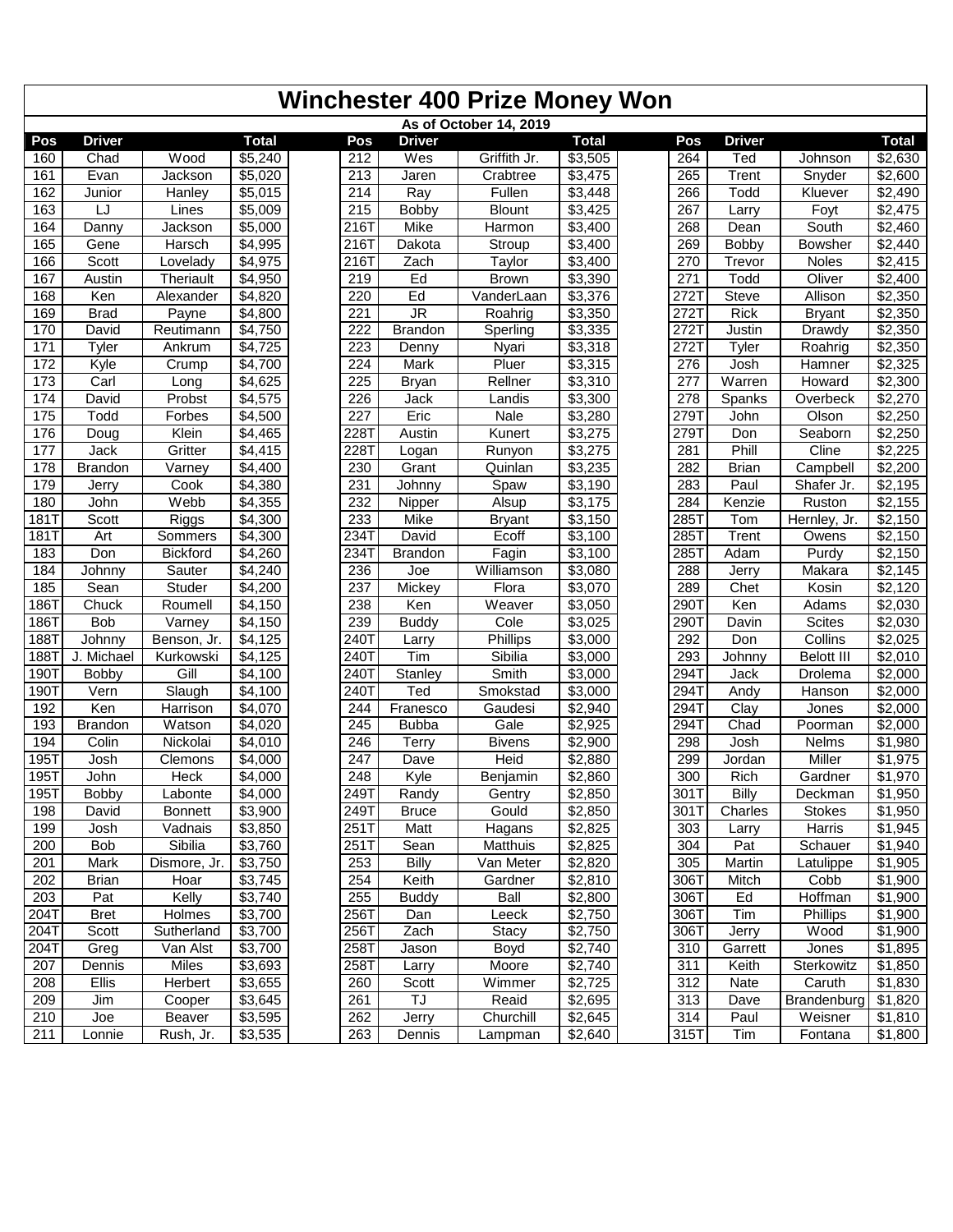|                   | <b>Winchester 400 Prize Money Won</b> |                  |                     |      |               |                        |                     |                   |               |                         |              |  |  |
|-------------------|---------------------------------------|------------------|---------------------|------|---------------|------------------------|---------------------|-------------------|---------------|-------------------------|--------------|--|--|
|                   |                                       |                  |                     |      |               | As of October 14, 2019 |                     |                   |               |                         |              |  |  |
| Pos               | <b>Driver</b>                         |                  | <b>Total</b>        | Pos  | <b>Driver</b> |                        | <b>Total</b>        | Pos               | <b>Driver</b> |                         | <b>Total</b> |  |  |
| 315T              | Donnie                                | Roberts          | \$1,800             | 367T | Mack          | McClellan              | \$1,300             | 408T              | Clay          | Rogers                  | \$1,000      |  |  |
| 317               | <b>Tracy</b>                          | Gordon           | \$1,790             | 367T | <b>Bobby</b>  | Murany                 | \$1,300             | $408\overline{T}$ | <b>Bob</b>    | Siliba, Jr.             | \$1,000      |  |  |
| 318               | J.P.                                  | Crabtree         | \$1,775             | 370  | Ali           | Kern                   | $\overline{$}1,285$ | 408T              | Regan         | Smith                   | \$1,000      |  |  |
| 319               | John                                  | Vallo            | \$1,760             | 371T | Tommy         | Cook                   | \$1,250             | 423               | Dave          | Stamm                   | \$995        |  |  |
| 320               | Scott                                 | Stovall          | \$1,755             | 371T | Carson        | Hocevar                | \$1,250             | 424               | Roland        | VanArsdale              | \$994        |  |  |
| 3211              | Roy                                   | Aitchison        | \$1,750             | 371T | Chase         | Purdy                  | \$1,250             | 425               | Trevor        | Berry                   | \$990        |  |  |
| 3211              | Al                                    | Grogg            | \$1,750             | 371T | Ben           | Welch                  | \$1,250             | 426T              | Kurt          | Hough                   | \$975        |  |  |
| $321\overline{1}$ | Joe                                   | Manning          | \$1,750             | 375  | Terry         | <b>Baldry</b>          | \$1,230             | 426T              | <b>Brett</b>  | Oakley                  | \$975        |  |  |
| 321 T             | Tony                                  | Ridner           | \$1,750             | 376  | Dan           | Christal               | \$1,215             | 428               | <b>Hunter</b> | <b>Baize</b>            | \$965        |  |  |
| 325               | Bill                                  | Noel             | \$1,725             | 377  | Rex           | Norris, Jr.            | \$1,210             | 429               |               | Dominique Van Wieringer | \$960        |  |  |
| 3261              | <b>Brian</b>                          | Fries            | \$1,700             | 378  | LaMarr        | Marshall               | \$1,205             | 4301              | <b>Dick</b>   | Dunlevy, Jr.            | \$950        |  |  |
| 3261              | David                                 | Green            | \$1,700             | 3791 | Delmar        | Clark                  | \$1,200             | 4301              | <b>Billy</b>  | Shotko                  | \$950        |  |  |
| 3261              | Larry                                 | Raines           | \$1,700             | 379T | Todd          | Robinson               | \$1,200             | 432T              | Wayne         | Edwards                 | \$925        |  |  |
| 3261              | Scott                                 | Wolfe            | \$1,700             | 3791 | Gary          | Williams               | \$1,200             | 432T              | Mark          | Johnson                 | \$925        |  |  |
| 330               | <b>Bob</b>                            | Coffey           | \$1,680             | 382  | Mark          | Gerke                  | \$1,175             | 4321              | Bob           | Kohlmeyer               | \$925        |  |  |
| 331               | Rick                                  | Tomasik          | \$1,675             | 383  | Larry         | Cope                   | \$1,162             | 435               | Scott         | Eggman                  | \$900        |  |  |
| 3321              | Larry                                 | <b>Brooks</b>    | \$1,650             | 384T | Allen         | Karnes                 | \$1,160             | 435T              | Chris         | Flemming                | \$900        |  |  |
| 3321              | Tommy                                 | Porter, Jr.      | \$1,650             | 384T | Dave          | Simko                  | \$1,160             | 4351              | Ryl           | Magoon                  | \$900        |  |  |
| 3321              | Bill                                  | Stephenson       | \$1,650             | 386  | Billy         | Crane                  | \$1,150             | 4357              | Preston       | Peltier                 | \$900        |  |  |
| 335               | Tim                                   | Kezman           | $\overline{$}1,630$ | 387  | Mark          | Lambert                | \$1,145             | 435T              | Tom           | Reffner                 | \$900        |  |  |
| 336               | Ronnie                                | <b>Burkett</b>   | \$1,625             | 388T | Larry         | Conroy                 | \$1,130             | 435T              | Jack          | Sprague                 | \$900        |  |  |
| 3371              | <b>Bud</b>                            | Adams            | \$1,600             | 388T | Will          | Gallaher               | \$1,130             | 441               | Don           | Higgins                 | \$880        |  |  |
| 3371              | Robert                                | <b>Burroughs</b> | \$1,600             | 390  | <b>Rick</b>   | Knotts                 | \$1,110             | 442               | Cliff         | Hamm                    | \$879        |  |  |
| 3371              | Tom                                   | Gray             | \$1,600             | 391T | Kevin         | Eggert                 | \$1,100             | 443T              | Jeff          | Gordon                  | \$850        |  |  |
| 3371              | John                                  | Jutila           | \$1,600             | 391T | Terry         | Fisher                 | \$1,100             | 443T              | John          | Martin                  | \$850        |  |  |
| 3371              | <b>Nick</b>                           | Lay              | \$1,600             | 391T | Charlie       | Hanna                  | \$1,100             | 443T              | Jerry         | Russell                 | \$850        |  |  |
| 342               | Matt                                  | Hall             | \$1,565             | 391T | Lee           | Raymond                | \$1,100             | 446               | Jerry         | <b>Norris</b>           | \$840        |  |  |
| 343               | Gene                                  | Christie         | \$1,555             | 391T | Ken           | Smith                  | \$1,100             | 447               | Eddie         | Phelps                  | \$827        |  |  |
| 3441              | Jimmy                                 | <b>Britts</b>    | \$1,550             | 396T | <b>Biff</b>   | George                 | \$1,090             | 448               | Chad          | <b>Bland</b>            | \$825        |  |  |
| 3441              | Trevor                                | McCoy            | \$1,550             | 396T | Peter         | Gibbons                | \$1,090             | 449               | Neal          | Sceva                   | \$810        |  |  |
| 3441              | Carl                                  | Sommers          | \$1,550             | 3967 | Doug          | Stevens                | $\overline{$}1,090$ | 450T              | Robert        | Amos                    | \$800        |  |  |
| 3441              |                                       |                  | \$1,550             | 399  |               | Simko                  | $\overline{$}1,050$ | 4507              | Andy          | Ponstein                | \$800        |  |  |
| 348               | Kenny<br>Robbie                       | St. John<br>Dean |                     | 400  | Michael       | Jones                  |                     |                   |               | Simpson                 | \$800        |  |  |
|                   |                                       |                  | \$1,545             |      | Jim           |                        | \$1,042             | 450T              | Kenny         |                         |              |  |  |
| 349               | John                                  | Anderson         | \$1,515             | 401T | Jim           | Brandenburg            | \$1,030             | 450T              | Ned           | Webb                    | \$800        |  |  |
| 350T              | Terry                                 | Cater            | \$1,500             | 401T | <b>Bobby</b>  | Jacks                  | \$1,030             | 454               | Larry         | Gorman                  | \$780        |  |  |
| 350T              | Shane                                 | Hall             | \$1,500             | 401T | Jack          | Shanklin               | \$1,030             | 455T              | Wayne         | Arnold                  | \$775        |  |  |
| 350T              | <b>Tyler</b>                          | Nuckles          | \$1,500             | 404T | Kody          | Evans                  | \$1,025             |                   | 455T Brandon  | Hermiller               | \$775        |  |  |
| 353               | Marvin                                | Smith            | \$1,480             | 404T | <b>Bret</b>   | <b>Miles</b>           | \$1,025             | 455T              | Mike          | Stacy                   | \$775        |  |  |
| 354T              | Hope                                  | Hornish          | \$1,450             | 406T | Harold        | Fair, Jr.              | \$1,010             | 455T              | Troy          | Sweet                   | \$775        |  |  |
| 354T              | Scott                                 | Kilby            | \$1,450             | 406T | Joel          | Kauffman               | \$1,010             | 459               | Ed            | Evans                   | \$770        |  |  |
| 354T              | Dan                                   | <b>Matthews</b>  | \$1,450             | 408T | AJ            | <b>Bowlen</b>          | \$1,000             | 460               | Darrell       | Skaggs                  | \$757        |  |  |
| 357               | David                                 | Moyer            | \$1,425             | 408T | <b>Steve</b>  | Christman              | \$1,000             | 461               | <b>Brett</b>  | Robinson                | \$755        |  |  |
| 358               | Donald                                | Karr Jr.         | \$1,400             | 408T | Rowdie        | Embry                  | \$1,000             | 462T              | Dwayne        | Chaffin                 | \$750        |  |  |
| 359               | <b>Rick</b>                           | Roller           | \$1,375             | 408T | Mike          | Fritts                 | \$1,000             | 462T              | Jerry         | Mitchell                | \$750        |  |  |
| 360               | Les                                   | Snow             | \$1,358             | 408T | Tom           | Galloway               | \$1,000             | 462T              | Craig         | Spetman                 | \$750        |  |  |
| 361T              | Lennie                                | LeGrande         | \$1,350             | 408T | Harry         | Gant                   | \$1,000             | 465               | Roger         | Herp                    | \$745        |  |  |
| 361T              | Don                                   | Trapp            | \$1,350             | 408T | Doug          | Hanna                  | \$1,000             | 466               | Gary          | Balough                 | \$740        |  |  |
| 361T              | Don                                   | Wilbur           | \$1,350             | 408T | Ron           | Hayes                  | \$1,000             | 467               | Gene          | Prosser                 | \$726        |  |  |
| 364               | Joe                                   | Ruttman          | \$1,340             | 408T | Tanner        | Jack                   | \$1,000             | 468               | Frank         | Demske                  | \$710        |  |  |
| 365               | Robbie                                | Crouch           | \$1,330             | 408T | Don           | Lamb                   | \$1,000             | 469T              | Chuck         | Barnes, Sr.             | \$700        |  |  |
| 366               | Chuck                                 | Knight           | \$1,325             | 408T | Johanna       | Long                   | \$1,000             | 469T              | Jay           | <b>Behimer</b>          | \$700        |  |  |
| 367T              | Irv                                   | Janey            | \$1,300             | 408T | Jay           | Middleton              | \$1,000             | 469T              | Chas          | Howe                    | \$700        |  |  |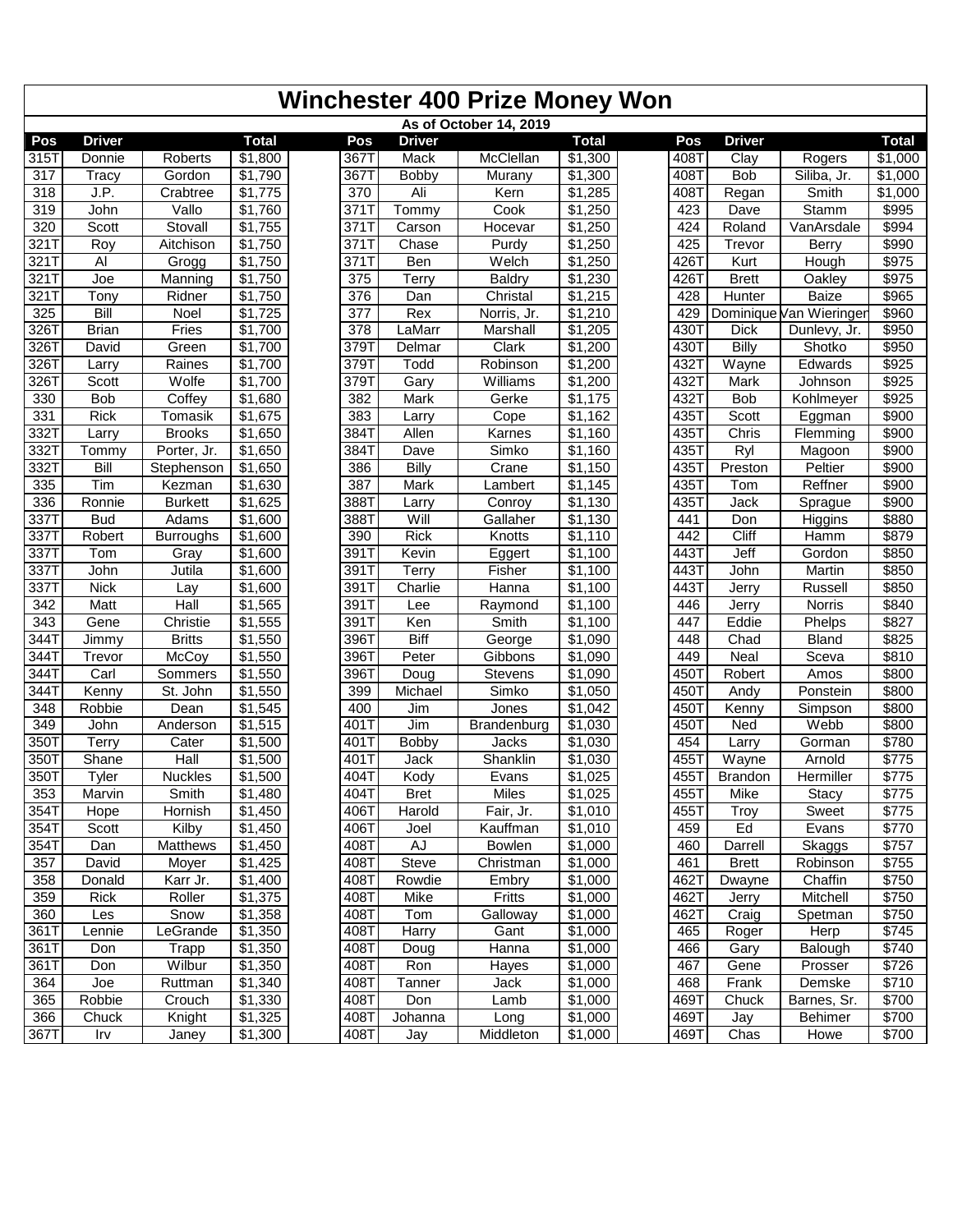|                  | <b>Winchester 400 Prize Money Won</b> |                  |              |                  |                |                        |              |  |                  |                |              |                   |  |
|------------------|---------------------------------------|------------------|--------------|------------------|----------------|------------------------|--------------|--|------------------|----------------|--------------|-------------------|--|
|                  |                                       |                  |              |                  |                | As of October 14, 2019 |              |  |                  |                |              |                   |  |
| Pos              | <b>Driver</b>                         |                  | <b>Total</b> | Pos              | <b>Driver</b>  |                        | <b>Total</b> |  | Pos              | <b>Driver</b>  |              | <b>Total</b>      |  |
| 469T             | <b>Butch</b>                          | Lanum            | \$700        | 509T             | Terry          | Elmore                 | \$370        |  | 545              | Bill           | Reed         | \$145             |  |
| 4691             | Don                                   | Moon             | \$700        | 509T             | Bobby          | Tinkham                | \$370        |  | 546              | Don            | King         | \$144             |  |
| 474              | Ed                                    | Baer             | \$690        | $\overline{511}$ | Dave           | Dayton                 | \$368        |  | $\overline{547}$ | <b>Bobby</b>   | Sands        | \$140             |  |
| 4751             | <b>Bruce</b>                          | <b>Jeffers</b>   | \$650        | $512$ T          | Mike           | Bontreger              | \$360        |  | 548T             | Jeff           | Faber        | \$130             |  |
| 4751             | Greg                                  | Ohlmann          | \$650        | 512T             | Dave           | Goldsberry             | \$360        |  | 5481             | T.             | Trinkle      | \$130             |  |
| 4751             | Keith                                 | Ousley           | \$650        | 512T             | <b>Billy</b>   | Marvel                 | \$360        |  | 550              | Kenny          | Hemphill     | $\overline{$125}$ |  |
| 478              | <b>Dick</b>                           | <b>Barker</b>    | \$625        | 515T             | Richard        | Craig                  | \$350        |  | 551              | Joe            | Doty         | \$120             |  |
| 479              | Moose                                 | Myers            | \$610        | 515T             | Evert          | <b>DeWitt</b>          | \$350        |  | 551              | Larry          | Gilmer       | \$120             |  |
| 4801             | Denny                                 | <b>Breedlove</b> | \$600        | 515T             | Dave           | Lewis                  | \$350        |  | 551              | Garry          | Sharp        | \$120             |  |
| 4801             | John                                  | Conklin          | \$600        | 515              | <b>DeWaine</b> | McGunegill             | \$350        |  | 554              | G.             | <b>Byers</b> | \$110             |  |
| 4801             | George                                | Coonrod          | \$600        | 515T             | <b>Rick</b>    | Rhonemus               | \$350        |  | 555              | Spike          | Pritchard    | \$108             |  |
| 4801             | Dan                                   | Hopper           | \$600        | 515T             | Don            | Skaggs                 | \$350        |  | 556              | Kerry          | Wagner       | \$106             |  |
| 484              | Ray                                   | <b>Barnard</b>   | \$590        | 521T             | Wayne          | Emberson               | \$325        |  | 5571             | <b>Bobby</b>   | Allison      | \$105             |  |
| 485              | Mike                                  | <b>Brown</b>     | \$575        | 521              | Donny          | Klotz                  | 3325         |  | 5571             | <b>Bobby</b>   | Taylor       | \$105             |  |
| 486              | Don                                   | Ely              | \$560        | 521T             | Gil            | Tarbutton              | \$325        |  | 557T             | Joe            | Wormcastle   | \$105             |  |
| 487              | Ray                                   | Dillon           | \$555        | 524              | <b>Dick</b>    | <b>Hinshaw</b>         | \$312        |  | 560              | Jim            | Carter       | \$104             |  |
| 4881             | Ronnie                                | <b>Bates</b>     | \$550        | 5251             | Earl           | <b>Balmer</b>          | \$300        |  | 561              | Don            | Biederman    | \$100             |  |
| 4887             | Ken                                   | <b>Black</b>     | \$550        | 525T             | James          | Cox                    | \$300        |  | 561T             | <b>Bill</b>    | Bielby       | \$100             |  |
| 490              | Lennie                                | Waldo            | \$510        | 525T             | Jimmy          | Pierson                | \$300        |  | 561T             |                | Engle        | \$100             |  |
| 4911             | Eldon                                 | <b>Byler</b>     | \$500        | 525T             | Don            | Rogan                  | \$300        |  | 561T             | Ron            | Hutcherson   | \$100             |  |
| 4911             | <b>Bob</b>                            | Stansell         | \$500        | $525$ T          | Tom            | South                  | \$300        |  | 561T             | Ken            | McEldowney   | \$100             |  |
| 4911             | Dave                                  | Wilson           | \$500        | 5251             | Johnny         | Ziegler                | \$300        |  | 561T             | <b>Blackie</b> | Wangerin     | \$100             |  |
| 494              | Don                                   | Schoenfeld       | \$490        | $\overline{531}$ | Shorty         | Hinshaw                | \$280        |  | 561T             | Dave           | Weir         | \$100             |  |
| 4951             | Roger                                 | Gillespie        | \$475        | 532              | Don            | <b>Martin</b>          | \$275        |  | 568              | Junior         | Shirley      | \$91              |  |
| 4951             | <b>Buddy</b>                          | Stewart          | \$475        | 533              | Larry          | Geiger                 | \$257        |  | 569              | Andy           | Hampton      | \$90              |  |
| 497              | Ron                                   | North            | \$474        | 534              | Jim            | Hurtubise              | \$240        |  | 570              | Quinn          | Kreiger      | \$85              |  |
| 498              | Jigger                                | Sirois           | \$450        | 535              | Clyde          | <b>Brown</b>           | \$215        |  | $\overline{571}$ | Jim            | Wyman        | \$82              |  |
| 499              | Bill                                  | Wyrick           | \$446        | 536T             | Darwin         | Blankenship            | \$200        |  | $\overline{572}$ | Gail           | Duncan       | \$80              |  |
| 500              | Rodney                                | Combs            | \$445        | 536T             | Mark           | Lamoreaux              | \$200        |  | $\overline{573}$ | Dave           | <b>Byler</b> | \$73              |  |
| 501              | Art                                   | Telosky          | \$440        | 536T             | M.             | Lynn                   | \$200        |  | 574              | Herb           | Rose         | \$70              |  |
| 502              | Jim                                   | <b>Blount</b>    | \$433        | 5391             | Bill           | Clemons                | \$190        |  | $\overline{575}$ | Homer          | Newland      | \$69              |  |
| $\overline{503}$ | Jerry                                 | Sisco            | \$425        | 5391             | Pete           | Stringer               | \$190        |  | 576              | Ernie          | Guy          | \$68              |  |
| 5041             | Don                                   | Andrews          | \$415        | $\overline{541}$ | Don            | Keevin                 | \$180        |  | 577              | Jackie         | <b>Neal</b>  | \$60              |  |
| 5041             | Jack                                  | Moore            | \$415        | 542              | Larry          | Schrock                | \$160        |  | $\overline{578}$ | Τ.             | Wolfe        | \$56              |  |
| 506              | Wayne                                 | Trinkle          | \$410        | $\overline{543}$ | Jim            | Robinson               | \$150        |  | 579T             | Jeremy         | Pate         | $\sqrt{6}$        |  |
| 507              | Gene                                  | Cook             | \$404        | 544              | Bobby          | Wawak                  | \$147        |  | 5791             | <b>Rick</b>    | Sibilia      | $\overline{50}$   |  |
| 508              | Don                                   | Johnson          | \$400        |                  |                |                        |              |  |                  |                |              |                   |  |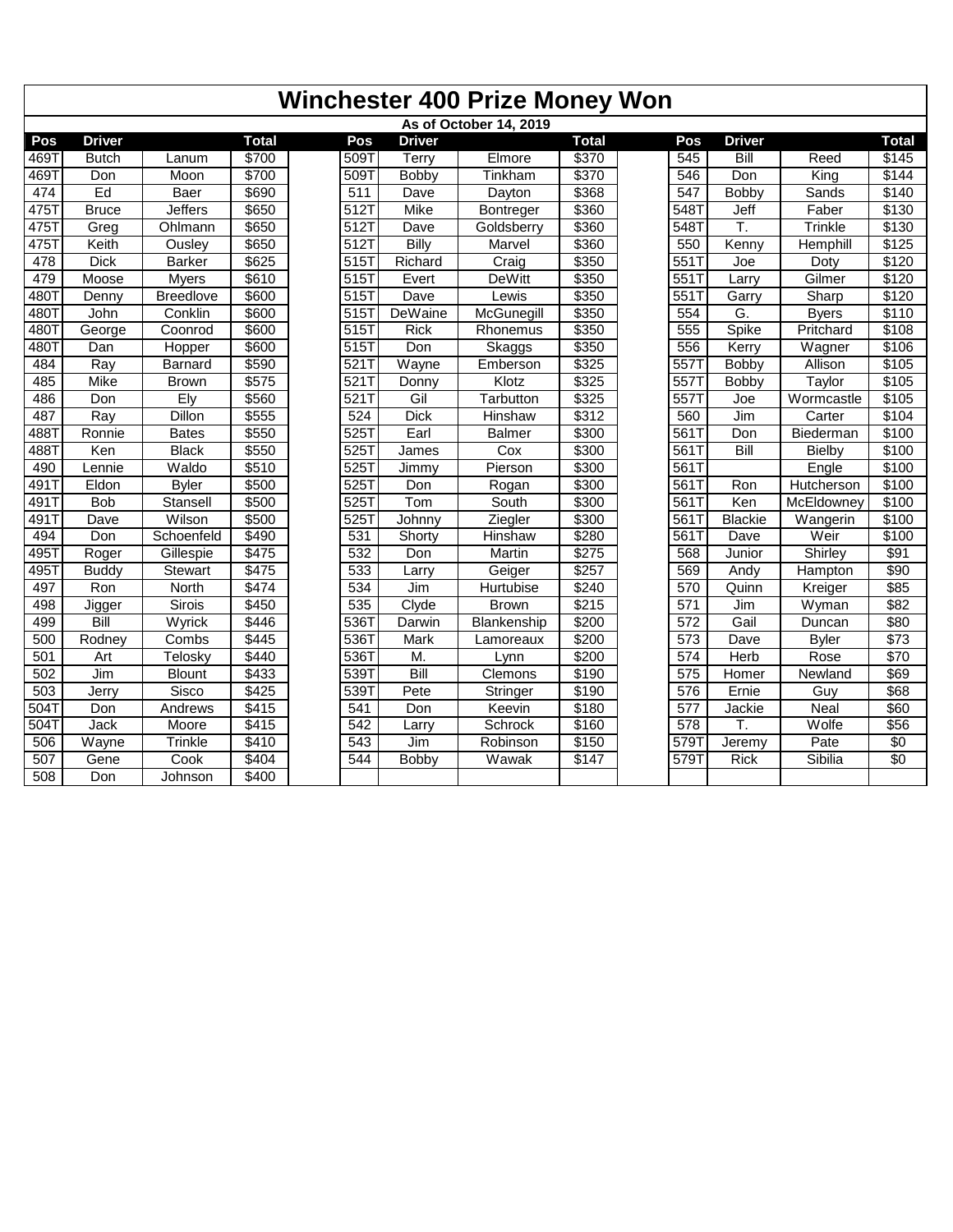| As of October 14, 2019                                                                                                       |                 |                 |                   |                     |
|------------------------------------------------------------------------------------------------------------------------------|-----------------|-----------------|-------------------|---------------------|
| <b>Alphabetical Order</b>                                                                                                    |                 |                 |                   |                     |
| <b>Driver</b><br>Pos<br><b>Driver</b><br><b>Total</b><br>Pos<br><b>Total</b>                                                 | Pos             |                 | <b>Driver</b>     | <b>Total</b>        |
| 337T<br><b>Bud</b><br>Adams<br>\$1,600<br>134<br>Andeson<br>Bowen<br>\$6,440                                                 | 179             | Jerry           | Cook              | \$4,380             |
| 2901<br>Ken<br>\$2,030<br>408T<br>AJ<br>\$1,000<br>Adams<br><b>Bowlen</b>                                                    | 371T            | Tommy           | Cook              | \$1,250             |
| 321 T<br>Roy<br>\$1,750<br>269<br><b>Bobby</b><br>\$2,440<br>Aitchison<br><b>Bowsher</b>                                     | 480T            | George          | Coonrod           | \$600               |
| 2581<br>168<br>Ken<br>\$4,820<br>Boyd<br>\$2,740<br>Alexander<br>Jason                                                       | 123T            | Ed              | Cooper            | \$6,950             |
| 29<br>Glenn<br>\$23,425<br>112<br>Gary<br><b>Bradberry</b><br>\$7,600<br>Allen, Jr.                                          | 209             | Jim             | Cooper            | \$3,645             |
| \$105<br>5571<br>339,330<br>Bobby<br>11<br>Travis<br><b>Braden</b><br>Allison                                                | 383             | Larry           | Cope              | $\overline{$}1,162$ |
| 2721<br>Steve<br>\$2,350<br>313<br>\$1,820<br>Allison<br>Dave<br>Brandenburg                                                 | 4               | <b>Mike</b>     | Cope              | \$63,791            |
| 132<br>\$6,480<br>401T<br>Justin<br>Alsip<br>Jim<br>Brandenburg<br>\$1,030                                                   | $\overline{37}$ | Cody            | Coughlin          | \$20,910            |
| 232<br>\$3,175<br>480T<br>\$600<br>Alsup<br>Denny<br><b>Breedlove</b><br>Nipper                                              | 5251            | James           | Cox               | \$300               |
| \$800<br>4501<br>154<br><b>Breedlove</b><br>\$5,479<br>Robert<br>Amos<br>Lonnie                                              | 109             | Peter           | Cozzolino         | \$7,830             |
| \$1,515<br>349<br>344T<br><b>Britts</b><br>\$1,550<br>John<br>Anderson<br>Jimmy                                              | 318             | J.P.            | Crabtree          | \$1,775             |
| 139<br>Wayne<br>\$6,100<br>157<br>\$5,400<br>Anderson<br><b>Brock</b><br>Josh                                                | 213             | Jaren           | Crabtree          | \$3,475             |
| 5041<br>\$415<br>332T<br>$\overline{$}1,650$<br>Don<br>Andrews<br><b>Brooks</b><br>Larry                                     | 55              | Jim             | Crabtree Jr.      | \$15,225            |
| \$4,725<br>535<br>\$215<br>171<br>Tyler<br>Ankrum<br>Clyde<br><b>Brown</b>                                                   | 5151            | Richard         | Craig             | \$350               |
| 87<br>Dalton<br>\$10,470<br>219<br>Ed<br>\$3,390<br><b>Brown</b><br>Armstrong                                                | 386             | Billy           | Crane             | \$1,150             |
| \$575<br>4551<br>Wayne<br>\$775<br>485<br>Mike<br><b>Brown</b><br>Arnold                                                     | 95              | <b>Rick</b>     | Crawford          | \$9,326             |
| Ed<br>\$690<br>233<br>\$3,150<br>474<br>Baer<br>Mike<br><b>Bryant</b>                                                        | 365             | Robbie          | Crouch            | \$1,330             |
| \$965<br>2721<br>\$2,350<br>428<br><b>Baize</b><br><b>Rick</b><br>Hunter<br><b>Bryant</b>                                    | 172             | Kyle            | Crump<br>Cushman  | \$4,700             |
| 80<br>336<br>\$1,625<br><b>Bull</b><br>Baker<br>\$11,150<br>Ronnie<br><b>Burkett</b>                                         | 129             | Jim             |                   | \$6,570             |
| 375<br>\$1,230<br><b>Burr</b><br>Terry<br><b>Baldry</b><br>104<br>Conrad<br>\$8,100                                          | 79              | Kevin           | Cywinski          | \$11,220            |
| 255<br>Ball<br>\$2,800<br>337T<br>Robert<br>\$1,600<br><b>Buddy</b><br><b>Burroughs</b>                                      | 511             | Dave            | Dayton            | \$368               |
| 5251<br>Earl<br>\$300<br>107<br><b>Balmer</b><br>Harrison<br><b>Burton</b><br>\$7,970<br>\$740<br>10<br><b>Busch</b>         | 348<br>301T     | Robbie<br>Billy | Dean              | \$1,545<br>\$1,950  |
| \$39,830<br>466<br>Gary<br>Balough<br>Kyle<br>\$13,000<br>554<br>G.<br>66<br>\$110<br>Ron                                    | 468             | Frank           | Deckman<br>Demske | \$710               |
| Barfield, Jr.<br><b>Byers</b><br>$\sqrt{$73}$<br>478<br><b>Dick</b><br>\$625<br>573<br><b>Barker</b><br>Dave<br><b>Byler</b> | 515T            | Evert           | <b>DeWitt</b>     | \$350               |
| \$590<br>Eldon<br>\$500<br>484<br>Ray<br>Barnard<br>491T<br><b>Byler</b>                                                     | 59              | Jason           | Dietsch           | \$14,080            |
| $\overline{57}$<br>William<br>\$14,820<br>144<br>\$5,845<br>Chuck<br>Barnes Jr.<br><b>Byron</b>                              | 487             | Ray             | Dillon            | \$555               |
| \$700<br>469T<br>Chuck<br>282<br><b>Brian</b><br>\$2,200<br>Barnes, Sr.<br>Campbell                                          | 201             | Mark            | Dismore, Jr.      | \$3,750             |
| \$550<br>4881<br>Ronnie<br><b>Bates</b><br>560<br>\$104<br>Jim<br>Carter                                                     | 122             | Jack            | Dossey III        | \$6,955             |
| 158<br>\$5,310<br>312<br>\$1,830<br>Beach<br><b>Nate</b><br>Caruth<br>Jon                                                    | 39              | Bobby           | Dotter            | \$20,585            |
| J.C.<br>\$8,315<br>350T<br>\$1,500<br>101<br>Beattie, Jr.<br><b>Terry</b><br>Cater                                           | 5511            | Joe             | Doty              | \$120               |
| 210<br>\$3,595<br>462T<br>Chaffin<br>\$750<br>Joe<br>Beaver<br>Dwayne                                                        | 272T            | <b>Justin</b>   | Drawdy            | \$2,350             |
| 49<br>Rick<br><b>Beebe</b><br>\$16,855<br>Jeff<br>$\overline{$}22,645$<br>31<br>Choquette                                    | 294T            | Jack            | Drolema           | \$2,000             |
| 469T<br>\$700<br>376<br>Dan<br>\$1,215<br>Jay<br><b>Behimer</b><br>Christal                                                  | 572             | Gail            | Duncan            | \$80                |
| $\sqrt{$10,785}$<br>Steven<br>$\sqrt{$10,225}$<br>84<br>Christopher<br><b>Bell</b><br>89<br>Christian                        | 430T            | <b>Dick</b>     | Dunlevy, Jr.      | \$950               |
| 293<br>\$2,010<br>343<br>\$1,555<br><b>Belott III</b><br>Gene<br>Johnny<br>Christie                                          | $\frac{148}{ }$ | <b>Tristian</b> | Dupuis            | \$5,615             |
| 248<br>\$2,860<br>408T<br>Steve<br>\$1,000<br>Kyle<br>Benjamin<br>Christman                                                  | 159             | Damon           | Ecoff             | \$5,255             |
| 188T<br>\$2,645<br>Johnny<br>Benson, Jr.<br>\$4,125<br>262<br>Churchill<br>Jerry                                             | 234T            | David           | Ecoff             | \$3,100             |
| \$990<br>Clanton<br>425<br>Trevor<br><b>Berry</b><br>16<br>Joey<br>\$33,535                                                  | $\overline{c}$  | Mike            | Eddy              | \$69,031            |
| 183<br>Bickford<br>\$4,260<br>379T<br>Clark<br>\$1,200<br>Delmar<br>Don                                                      | 4321            | Wayne           | Edwards           | \$925               |
| \$100<br>539T<br>Bill<br>\$190<br>561T<br>Don<br>Biederman<br>Clemons                                                        | 391T            | Kevin           | Eggert            | \$1,100             |
| \$100<br>Bill<br>561T<br><b>Bielby</b><br>195T<br>Josh<br>Clemons<br>\$4,000                                                 | 435T            | Scott           | Eggman            | \$900               |
| \$13,600<br>$\sqrt{$2,225}$<br>64<br><b>Billy</b><br>281<br>Phill<br>Cline<br>Bigley, Jr.                                    | $\overline{7}$  | Chase           | Elliott           | \$52,860            |
| \$2,900<br>$306\overline{T}$<br>Cobb<br>246<br>Terry<br><b>Bivens</b><br>Mitch<br>\$1,900                                    | 509T            | Terry           | Elmore            | \$370               |
| <b>Black</b><br>\$550<br>Coffey<br>488T<br>Ken<br>330<br>Bob<br>\$1,680                                                      | 486             | Don             | Ely               | \$560               |
| \$825<br>Chad<br>Bland<br>239<br>\$3,025<br>448<br><b>Buddy</b><br>Cole                                                      | 521T            | Wayne           | Emberson          | \$325               |
| 536T<br>\$200<br>Cole<br>\$7,750<br>Blankenship<br>111<br>Mark<br>Darwin                                                     | 408T            | Rowdie          | Embry             | $\overline{$1,000}$ |
| 151T<br>Chet<br>Blanton<br>\$5,500<br>292<br>Don<br>Collins<br>\$2,025                                                       | 561T            |                 | Engle             | \$100               |
| 215<br>\$3,425<br>500<br>\$445<br><b>Bobby</b><br><b>Blount</b><br>Rodney<br>Combs                                           | 459             | Ed              | Evans             | \$770               |
| \$433<br>502<br><b>Blount</b><br>480T<br>Conklin<br>\$600<br>Jim<br>John                                                     | 404T            | Kody            | Evans             | $\overline{$}1,025$ |
| 198<br>\$3,900<br>388T<br>David<br><b>Bonnett</b><br>Conroy<br>\$1,130<br>Larry                                              | 548T            | Jeff            | Faber             | \$130               |
| 512T<br>\$360<br>507<br>Mike<br>Gene<br>Cook<br>\$404<br><b>Bontreger</b>                                                    | 234T            | <b>Brandon</b>  | Fagin             | \$3,100             |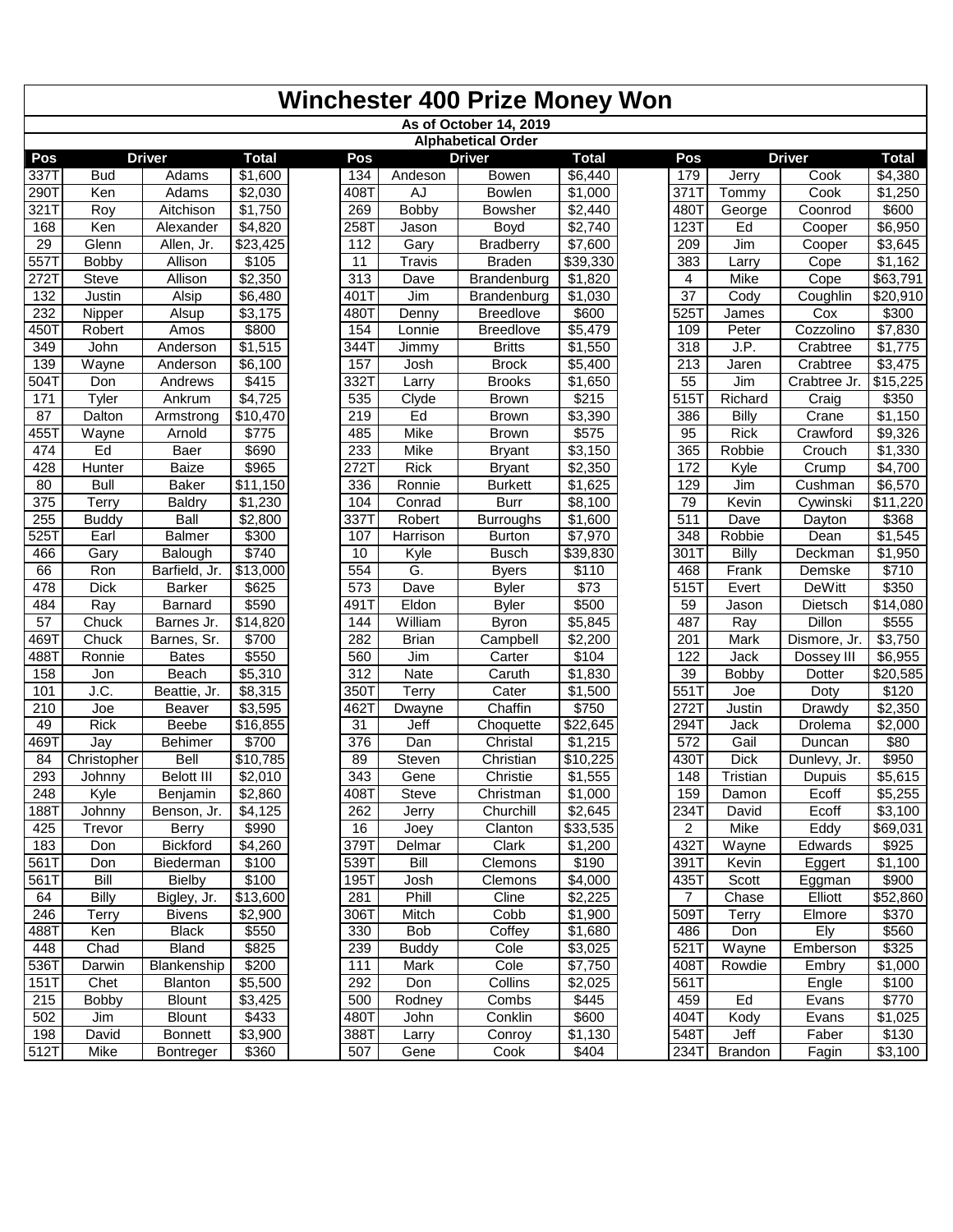|                   |                            |                      |                     |                  |                | Winchester 400 Prize Money Won |                     |                        |              |                  |                      |
|-------------------|----------------------------|----------------------|---------------------|------------------|----------------|--------------------------------|---------------------|------------------------|--------------|------------------|----------------------|
|                   |                            |                      |                     |                  |                | As of October 14, 2019         |                     |                        |              |                  |                      |
|                   |                            |                      |                     |                  |                | <b>Alphabetical Order</b>      |                     |                        |              |                  |                      |
| Pos               |                            | <b>Driver</b>        | <b>Total</b>        | Pos              |                | <b>Driver</b>                  | <b>Total</b>        | Pos                    |              | <b>Driver</b>    | <b>Total</b>         |
| 14                | Harold                     | Fair                 | \$35,300            | 442              | Cliff          | Hamm                           | \$879               | 264                    | Ted          | Johnson          | $\overline{$}2,630$  |
| 406T              | Harold                     | Fair, Jr.            | \$1,010             | 276              | Josh           | Hamner                         | \$2,325             | 294T                   | Clay         | Jones            | \$2,000              |
| 149               | Tim                        | Fedewa               | \$5,585             | 569              | Andy           | Hampton                        | \$90                | 5                      | Erik         | Jones            | \$63,535             |
| 3911              | Terry                      | Fisher               | \$1,100             | 162              | Junior         | Hanley                         | \$5,015             | 310                    | Garrett      | Jones            | \$1,895              |
| 32                | Terry                      | Fisher Jr.           | \$22,445            | 391T             | Charlie        | Hanna                          | \$1,100             | 400                    | Jim          | Jones            | \$1,042              |
| 4351              | Chris                      | Flemming             | \$900               | 408T             | Doug           | Hanna                          | \$1,000             | 44                     | Tom          | Jones            | 318,395              |
| 237               | Mickey                     | Flora                | \$3,070             | 294T             | Andy           | Hanson                         | \$2,000             | 34                     | <b>Boris</b> | Jurkovic         | $\overline{$}21,305$ |
| 315T              | Tim                        | Fontana              | \$1,800             | 53               | Scott          | Hanson                         | \$15,620            | 3371                   | John         | Jutila           | $\overline{$}1,600$  |
| 175               | Todd                       | Forbes               | \$4,500             | $\overline{15}$  | Scott          | Hantz                          | \$35,270            | 384T                   | Allen        | Karnes           | \$1,160              |
| 267               | Larry                      | Foyt                 | \$2,475             | 216T             | Mike           | Harmon                         | \$3,400             | 358                    | Donald       | Karr Jr.         | \$1,400              |
| $\overline{3261}$ | <b>Brian</b>               | Fries                | \$1,700             | 128              | Tom            | Harrington                     | \$6,750             | 4061                   | Joel         | Kauffman         | $\sqrt{$1,010}$      |
| 408T              | Mike                       | Fritts               | \$1,000             | 303              | Larry          | Harris                         | \$1,945             | 541                    | Don          | Keevin           | \$180                |
| 214               | Ray                        | Fullen               | \$3,448             | 192              | Ken            | Harrison                       | \$4,070             | 203                    | Pat          | Kelly            | \$3,740              |
| 17                | Jeff                       | Fultz                | \$32,380            | 165              | Gene           | Harsch                         | \$4,995             | 142                    | Ben          | Kennedy          | \$5,930              |
| 54<br>245         | Chris                      | Gabehart<br>Gale     | \$15,250<br>\$2,925 | 408T<br>1951     | Ron            | Hayes                          | \$1,000<br>\$4,000  | $\overline{23}$<br>370 | Ross<br>Ali  | Kenseth<br>Kern  | \$27,895<br>\$1,285  |
| 388T              | <b>Bubba</b><br>Will       |                      | \$1,130             | $\overline{247}$ | John           | Heck                           |                     |                        | Scott        |                  |                      |
| 4081              | Tom                        | Gallaher<br>Galloway | \$1,000             | 69               | Dave<br>Corey  | Heid<br>Heim                   | \$2,880<br>\$12,325 | 130<br>335             | Tim          | Keyser<br>Kezman | \$6,550<br>\$1,630   |
| 408T              | Harry                      | Gant                 | \$1,000             | 550              | Kenny          | Hemphill                       | \$125               | 3541                   | Scott        | Kilby            | $\sqrt{$1,450}$      |
| 254               | Keith                      | Gardner              | \$2,810             | 137              | <b>Daniel</b>  | Hemric                         | \$6,170             | 546                    | Don          | King             | \$144                |
| 300               | Rich                       | Gardner              | \$1,970             | 208              | <b>Ellis</b>   | <b>Herbert</b>                 | \$3,655             | 108                    | Tammy Jo     | Kirk             | \$7,925              |
| 35                | Mike                       | Garvey               | \$21,045            | 455T             | <b>Brandon</b> | Hermiller                      | \$775               | 176                    | Doug         | Klein            | $\sqrt{$4,465}$      |
| 244               | Franesco                   | Gaudesi              | \$2,940             | 285T             | Tom            | Hernley, Jr.                   | \$2,150             | 521T                   | Donny        | Klotz            | \$325                |
| 533               | Larry                      | Geiger               | \$257               | 465              | Roger          | <b>Herp</b>                    | \$745               | 266                    | Todd         | Kluever          | \$2,490              |
| 249T              | Randy                      | Gentry               | \$2,850             | 441              | Don            | Higgins                        | \$880               | 366                    | Chuck        | Knight           | \$1,325              |
| 396T              | Biff                       | George               | \$1,090             | 524              | <b>Dick</b>    | <b>Hinshaw</b>                 | \$312               | 390                    | <b>Rick</b>  | Knotts           | \$1,110              |
| 382               | Mark                       | Gerke                | \$1,175             | 531              | Shorty         | Hinshaw                        | \$280               | 4321                   | <b>Bob</b>   | Kohlmeyer        | \$925                |
| 396T              | Peter                      | Gibbons              | \$1,090             | 202              | <b>Brian</b>   | Hoar                           | \$3,745             | 289                    | Chet         | Kosin            | \$2,120              |
| 42                | Derrick                    | Gilchrist            | \$20,105            | 371T             | Carson         | Hocevar                        | \$1,250             | 570                    | Quinn        | Kreiger          | \$85                 |
| 1901              | <b>Bobby</b>               | Gill                 | \$4,100             | 306T             | Ed             | Hoffman                        | \$1,900             | $\overline{78}$        | Alan         | Kulwicki         | \$11,300             |
| 4951              | Roger                      | Gillespie            | \$475               | 204T             | <b>Bret</b>    | Holmes                         | \$3,700             | 2281                   | Austin       | Kunert           | \$3,275              |
| 551T              | Larry                      | Gilmer               | \$120               | 480T             | Dan            | Hopper                         | \$600               | 188T                   | J. Michael   | Kurkowski        | \$4,125              |
| 512               | Dave                       | Goldsberry           | \$360               | 354T             | <b>Hope</b>    | Hornish                        | \$1,450             | 195T                   | <b>Bobby</b> | Labonte          | \$4,000              |
| 27                | Hal                        | Goodson              | \$24,425            | 426T             | Kurt           | Hough                          | \$975               | 408T                   | Don          | Lamb             | \$1,000              |
| 443T              | Jeff                       | Gordon               | \$850               | 123T             | Steven         | Howard                         | \$6,950             | 387                    | Mark         | Lambert          | \$1,145              |
| 317               | <b>Tracy</b>               | Gordon               | \$1,790             | 277              | Warren         | Howard                         | \$2,300             | 536T                   | <b>Mark</b>  | Lamoreaux        | \$200                |
| 454               | Larry                      | Gorman               | \$780               | 469T             | Chas           | Howe                           | \$700               | 263                    | Dennis       | Lampman          | \$2,640              |
| 249T              | <b>Bruce</b>               | Gould                | \$2,850             | 534              | Jim            | Hurtubise                      | \$240               | 226                    | Jack         | Landis           | \$3,300              |
| 41                | Noah                       | Gragson              | \$20,365            | 561T             | Ron            | Hutcherson                     | \$100               | 86                     | Jeff         | Lane             | \$10,475             |
| 337T              | $\overline{T}$ om          | Gray                 | \$1,600             | 155              | George         | Ingole                         | \$5,475             | 469T                   | <b>Butch</b> | Lanum            | \$700                |
| 326T              | David                      | Green                | \$1,700             | 136              | Hunter         | Jack                           | \$6,360             | 305                    | Martin       | Latulippe        | \$1,905              |
| 36                | Don                        | Gregory              | \$20,950            | 127              | <b>Brent</b>   | Jack                           | \$6,755             | 45                     | Ryan         | Lawler           | \$18,050             |
| 40                | Derrick                    | Griffin              | \$20,575            | 408T             | Tanner         | Jack                           | \$1,000             | 337T                   | <b>Nick</b>  | Lay              | \$1,600              |
| 212               | $\overline{\mathsf{W}}$ es | Griffith Jr.         | \$3,505             | 401T             | <b>Bobby</b>   | Jacks                          | $\overline{$}1,030$ | 256T                   | Dan          | Leeck            | \$2,750              |
| 50                | Augie                      | Grill                | \$16,555            | 164              | Danny          | Jackson                        | \$5,000             | 361T                   | Lennie       | LeGrande         | \$1,350              |
| 177               | Jack                       | Gritter              | \$4,415             | 26               | Dave           | Jackson                        | \$26,655            | 105                    | Raphael      | Lessard          | \$8,025              |
| 321T              | Al                         | Grogg                | \$1,750             | 161              | Evan           | Jackson                        | \$5,020             | 515T                   | Dave         | Lewis            | \$350                |
| 133               | Nick                       | Gullatta             | \$6,470             | 367T             | Irv            | Janey                          | \$1,300             | 163                    | LJ           | Lines            | \$5,009              |
| 576               | Ernie                      | Guy                  | \$68                | 475T             | <b>Bruce</b>   | Jeffers                        | \$650               | $\overline{173}$       | Carl         | Long             | \$4,625              |
| 251T              | Matt                       | Hagans               | \$2,825             | 131              | Dave           | Jensen                         | \$6,535             | 408T                   | Johanna      | Long             | \$1,000              |
| 153               | Justin                     | Haley                | \$5,490             | 508              | Don            | Johnson                        | \$400               | 166                    | Scott        | Lovelady         | \$4,975              |
| 342               | Matt                       | Hall                 | \$1,565             | 432T             | Mark           | Johnson                        | \$925               | 156                    | Ken          | Lund             | \$5,460              |
| 350T              | Shane                      | Hall                 | \$1,500             | 141              | Ricky          | Johnson                        | \$6,000             | 536T                   | M.           | Lynn             | \$200                |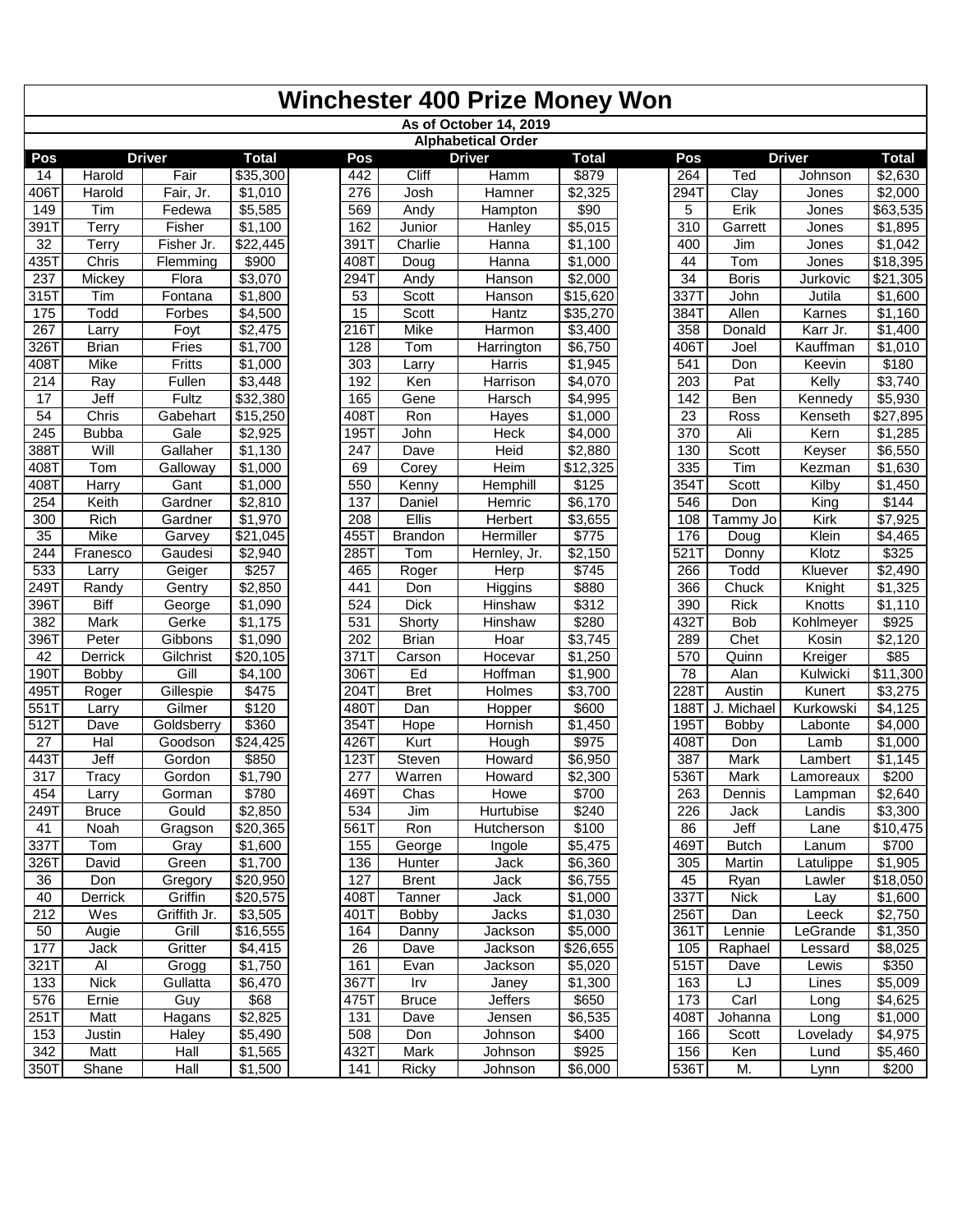|                        |                 |                         |                     |             |                       | <b>Winchester 400 Prize Money Won</b> |                      |                   |                    |                        |                             |
|------------------------|-----------------|-------------------------|---------------------|-------------|-----------------------|---------------------------------------|----------------------|-------------------|--------------------|------------------------|-----------------------------|
|                        |                 |                         |                     |             |                       | As of October 14, 2019                |                      |                   |                    |                        |                             |
|                        |                 |                         |                     |             |                       | <b>Alphabetical Order</b>             |                      |                   |                    |                        |                             |
| Pos                    | <b>Driver</b>   |                         | <b>Total</b>        | Pos         | <b>Driver</b>         |                                       | <b>Total</b>         | Pos               | <b>Driver</b>      |                        | <b>Total</b>                |
| 435T                   | Ryl             | Magoon                  | \$900               | 279T        | John                  | Olson                                 | \$2,250              | 574               | Herb               | Rose                   | \$70                        |
| 106                    | Tom             | Maier                   | \$7,995             | 475T        | Keith                 | Ousley                                | \$650                | 22                | <b>Brian</b>       | Ross                   | \$29,255                    |
| 288                    | Jerry           | Makara                  | \$2,145             | 278         | Spanks                | Overbeck                              | \$2,270              | 121               | Scott              | Ross                   | \$7,000                     |
| 321T                   | Joe             | Manning                 | \$1,750             | 285T        | <b>Trent</b>          | Owens                                 | \$2,150              | 186T              | Chuck              | Roumell                | \$4,150                     |
| 378                    | LaMarr          | Marshall                | \$1,205             | 52          | Hank                  | Parker, Jr.                           | \$16,075             | 150               | Cole               | Rouse                  | \$5,570                     |
| 532                    | Don             | Martin                  | \$275               | 92          | Bobby                 | Parsley                               | \$10,000             | 2281              | Logan              | Runyon                 | \$3,275                     |
| 443T                   | John            | Martin                  | \$850               | 579T        | Jeremy                | Pate                                  | $\sqrt{6}$           | 211               | Lonnie             | Rush, Jr.              | \$3,535                     |
| 9                      | Mark            | Martin                  | \$43,580            | 169         | <b>Brad</b>           | Payne                                 | $\overline{$}4,800$  | 443T              | Jerry              | Russell                | \$850                       |
| 512                    | Billy           | Marvel                  | \$360               | 435T        | Preston               | Peltier                               | \$900                | 284               | Kenzie             | Ruston                 | \$2,155                     |
| 120                    | Royce           | Mason                   | \$7,115             | 118T        | Jeep                  | Pflum                                 | \$7,140              | 364               | Joe                | Ruttman                | \$1,340                     |
| 354T                   | Dan             | <b>Matthews</b>         | \$1,450             | 447         | Eddie                 | Phelps                                | \$827                | 547               | Bobby              | Sands                  | \$140                       |
| 251T                   | Sean            | <b>Matthuis</b>         | \$2,825             | 240T        | Larry                 | Phillips                              | \$3,000              | 100               | Dalton             | Sargeant               | \$8,320                     |
| 114                    | Robert          | Maynor                  | \$7,550             | 306T        | Tim                   | <b>Phillips</b>                       | \$1,900              | 72                | Jay                | Sauter                 | \$11,960                    |
| 367T                   | Mack            | McClellan               | \$1,300             | 126         | Aaron                 | Pierce                                | \$6,900              | 117               | Jim                | Sauter                 | \$7,245                     |
| 344T                   | Trevor          | McCoy                   | \$1,550             | 525T        | Jimmy                 | Pierson                               | \$300                | 184               | Johnny             | Sauter                 | \$4,240                     |
| 561T                   | Ken             | McEldowney              | \$100               | 224         | Mark                  | Pluer                                 | \$3,315              | 61                | Tim                | Sauter                 | \$13,700                    |
| 5151                   | DeWaine         | McGunegill              | \$350               | 70          | <b>Bubba</b>          | Pollard                               | \$12,120             | 449               | Neal               | Sceva                  | \$810                       |
| 408T                   | Jay             | Middleton               | \$1,000             | 4501        | Andy                  | Ponstein                              | \$800                | 304               | Pat                | Schauer                | \$1,940                     |
| 404T                   | <b>Bret</b>     | <b>Miles</b>            | \$1,025             | 294T        | Chad                  | Poorman                               | \$2,000              | 94                | Dennis             | Schoenfeld             | \$9,480                     |
| 207                    | Dennis          | <b>Miles</b>            | \$3,693             | 93          | Toby                  | Porter                                | \$9,650              | 494               | Don                | Schoenfeld             | \$490                       |
| 3                      | <b>Butch</b>    | Miller                  | \$67,212            | 3321        | Tommy                 | Porter, Jr.                           | \$1,650              | 73                | <b>Buddy</b>       | Schrock                | \$11,880                    |
| 299                    | Jordan          | Miller                  | \$1,975             | 555         | Spike                 | Pritchard                             | $\overline{$108}$    | $\overline{542}$  | Larry              | Schrock                | \$160                       |
| 85                     | Mike            | Miller                  | \$10,725            | 174         | David                 | Probst                                | \$4,575              | 71                | Vern               | Schrock                | \$12,078                    |
| 48                     | Mason           | Mingus                  | \$17,635            | 467         | Gene                  | Prosser                               | \$726                | 290               | Davin              | <b>Scites</b>          | \$2,030                     |
| 4621                   | Jerry           | Mitchell                | \$750               | 285T        | Adam                  | Purdy                                 | \$2,150              | 125               | <b>Brian</b>       | Scott                  | \$6,925                     |
| 4691                   | Don             | Moon                    | \$700               | 371T        | Chase                 | Purdy                                 | \$1,250              | 138               | Harold             | Scott                  | \$6,125                     |
| 504T                   | Jack            | Moore                   | \$415               | 51<br>67    | Robbie                | Pyle                                  | \$16,475             | 279T              | Don                | Seaborn                | \$2,250                     |
| 258T                   | Larry           | Moore                   | \$2,740             |             | Freddie               | Query                                 | $\overline{$}12,850$ | 113               | Rich               | Segvich                | \$7,570                     |
| 357                    | David           | Moyer                   | \$1,425             | 230<br>326T | Grant                 | Quinlan<br>Raines                     | \$3,235              | 1                 | <b>Bob</b>         | Senneker               | \$85,210                    |
| 3671                   | <b>Bobby</b>    | Murany                  | \$1,300<br>\$21,824 |             | Larry                 |                                       | \$1,700<br>\$7,770   | 21                | Terry              | Senneker<br>Sensiba    | \$29,700                    |
| 33<br>479              | Ted<br>Moose    | Musgrave                | \$610               | 110<br>391T | Tony                  | Raines                                | $\overline{$}1,100$  | 83<br><b>118T</b> | <b>Bob</b><br>Dave | Sensiba                | \$10,885<br>$\sqrt{$7,140}$ |
|                        |                 | <b>Myers</b>            |                     |             | Lee<br>$\overline{J}$ | Raymond                               |                      |                   |                    |                        |                             |
| 12<br>$\overline{227}$ | Stephen<br>Eric | Naase<br>Nale           | \$36,790<br>\$3,280 | 261<br>545  | Bill                  | Reaid<br>Reed                         | \$2,695<br>\$145     | 283<br>401T       | Paul               | Shafer Jr.<br>Shanklin | \$2,195                     |
| 577                    |                 | Neal                    | \$60                | 435T        | Tom                   | Reffner                               | \$900                | 551T              | Jack<br>Garry      | Sharp                  | \$1,030<br>\$120            |
| 98                     | Jackie<br>Jeff  | Neal                    | \$8,620             | 225         | <b>Bryan</b>          | Rellner                               | \$3,310              | 568               | Junior             | Shirley                | \$91                        |
| 140                    | Scott           | Neal                    | \$6,055             | 170         | David                 | Reutimann                             | \$4,750              | 151T              |                    | Shively                | \$5,500                     |
| 298                    | Josh            | Nelms                   | \$1,980             | 515T        | Rick                  | Rhonemus                              | \$350                | 430T              | Jason<br>Billy     | Shotko                 | \$950                       |
| 575                    | Homer           | Newland                 | \$69                | 46          | Jody                  | Ridley                                | \$17,940             | 200               | <b>Bob</b>         | Sibilia                | \$3,760                     |
| 194                    | Colin           | Nickolai                | \$4,010             | 321T        | Tony                  | Ridner                                | \$1,750              | 579T              | Rick               | Sibilia                | \$0                         |
| 102                    | Jay             | Niewiek                 | \$8,235             | 19          | <b>Brian</b>          | Rievley                               | \$32,050             | 240T              | Tim                | Sibilia                | \$3,000                     |
| 325                    | <b>Bill</b>     | Noel                    | \$1,725             | 181T        | Scott                 | Riggs                                 | \$4,300              | 408T              | Bob                | Siliba, Jr.            | \$1,000                     |
| 270                    | Trevor          | <b>Noles</b>            | \$2,415             | 103         | Dave                  | Roahrig                               | \$8,225              | 115               | John               | Silverthorne           | \$7,490                     |
|                        |                 | Norris                  | \$840               |             | <b>JR</b>             |                                       |                      | 384T              |                    |                        |                             |
| 446<br>377             | Jerry<br>Rex    | Norris, Jr.             | \$1,210             | 221<br>272T | Tyler                 | Roahrig<br>Roahrig                    | \$3,350<br>\$2,350   | 399               | Dave<br>Michael    | Simko<br>Simko         | \$1,160<br>\$1,050          |
| 497                    | Ron             | North                   | \$474               | 315T        | Donnie                | Roberts                               | \$1,800              | 450T              | Kenny              | Simpson                | \$800                       |
|                        | Tyler           |                         |                     |             |                       |                                       | \$755                | 498               |                    |                        |                             |
| 350T<br>223            |                 | <b>Nuckles</b><br>Nyari | \$1,500<br>\$3,318  | 461<br>543  | <b>Brett</b>          | Robinson<br>Robinson                  | \$150                | 503               | Jigger             | Sirois<br>Sisco        | \$450<br>\$425              |
| 82                     | Denny           |                         | \$10,930            | 379T        | Jim<br>Todd           |                                       | \$1,200              | 460               | Jerry<br>Darrell   |                        | \$757                       |
| 426                    | <b>Brandon</b>  | Oakley<br><b>Oakley</b> | \$975               | 525T        |                       | Robinson                              | \$300                | 515T              |                    | Skaggs                 | \$350                       |
|                        | <b>Brett</b>    |                         | \$650               | 408T        | Don                   | Rogan<br>Rogers                       |                      |                   | Don<br>Ray         | Skaggs<br>Skillman     | $\sqrt{$10,045}$            |
| 475T                   | Greg<br>Todd    | Ohlmann                 | $\sqrt{$2,400}$     | 359         | Clay<br>Rick          |                                       | \$1,000              | 91<br>190T        | Vern               |                        |                             |
| 271                    |                 | Oliver                  |                     |             |                       | Roller                                | \$1,375              |                   |                    | Slaugh                 | \$4,100                     |